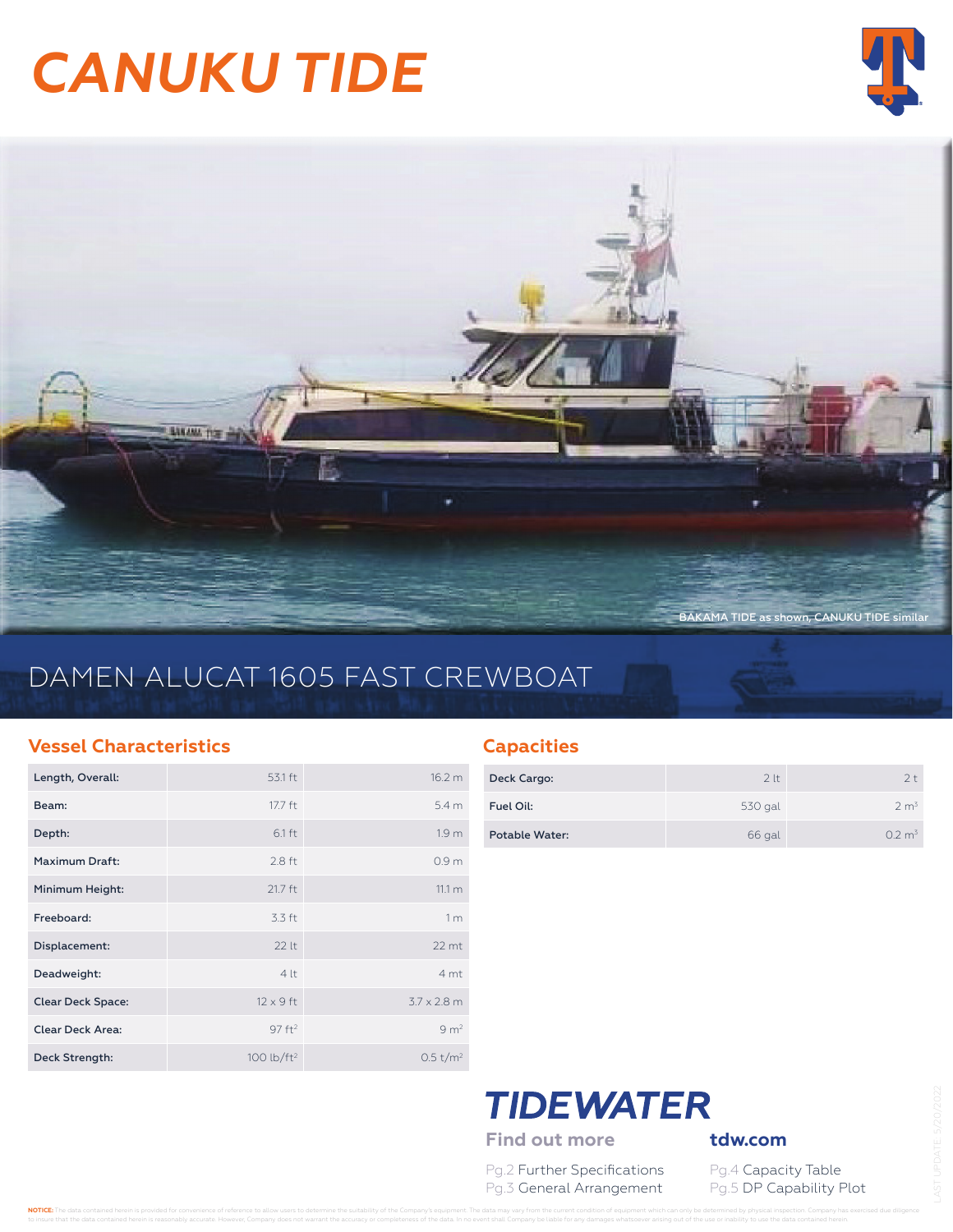# Further specifications **CANUKU TIDE**



### **Machinery**

| Main Engines (2):       |               |                           | <b>Cat 3406E DI TA</b> |
|-------------------------|---------------|---------------------------|------------------------|
| Total HP:               |               |                           | 1,200                  |
| Propellers (2):         |               | Waterjets - Kamewa FF375S |                        |
| Primary Generators (1): | $5 \text{kw}$ | 230v                      | 50 <sub>hz</sub>       |
| Driven by:              |               |                           | Main Engine            |

### **Performance**\*

| <b>Fuel Consumption Vs Speed</b> |                                             |
|----------------------------------|---------------------------------------------|
| Maximum:                         | 5.3 $m^3$ /day (58 gph) @ 29 knots          |
| Cruising:                        | $2.5 \text{ m}^3$ /day (27 gph) @ 21 knots  |
| Economical:                      | 1.5 m <sup>3</sup> /day (16 gph) @ 15 knots |
| Standby:                         | $0.4 \text{ m}^3$ /day (4 gph) @ 0 knots    |
| Range @ 21 Knots:                | $400 \text{ nm}$                            |

| Anchors (1):         | 53 lbs POOL                  |
|----------------------|------------------------------|
| <b>Anchor Chain:</b> | 10 m of 10 mm chain per side |

# **Deck Equipment Nav/Comms Equipment**

| Radar(s):      |                                 |
|----------------|---------------------------------|
| Depth Sounder: |                                 |
| Radio:         | $2 \times VHF$ ; $1 \times SSB$ |

### **Registration**

| Flag:            |         | Vanuatu                 |
|------------------|---------|-------------------------|
| Year Built: 2009 |         | <b>Call Sign: YJVT4</b> |
| Builder:         |         | <b>DAMEN SHIPYARDS</b>  |
| Tonnage (ITC):   | 24.7 GT | 97 NT                   |

### **Accommodations**

| <b>Passenger Seats:</b> |  |
|-------------------------|--|
| Certified to Carry:     |  |

\*Approximate values assuming Ideal Conditions

### **tdw.com**

NOTICE: The data contained herein is prov t the data contained herein is reasonably accurate. However, Company does not warrant the accuracy or completeness of the data. In no event shall Company be liable for any damages whatsoever arising out of the use or inabi